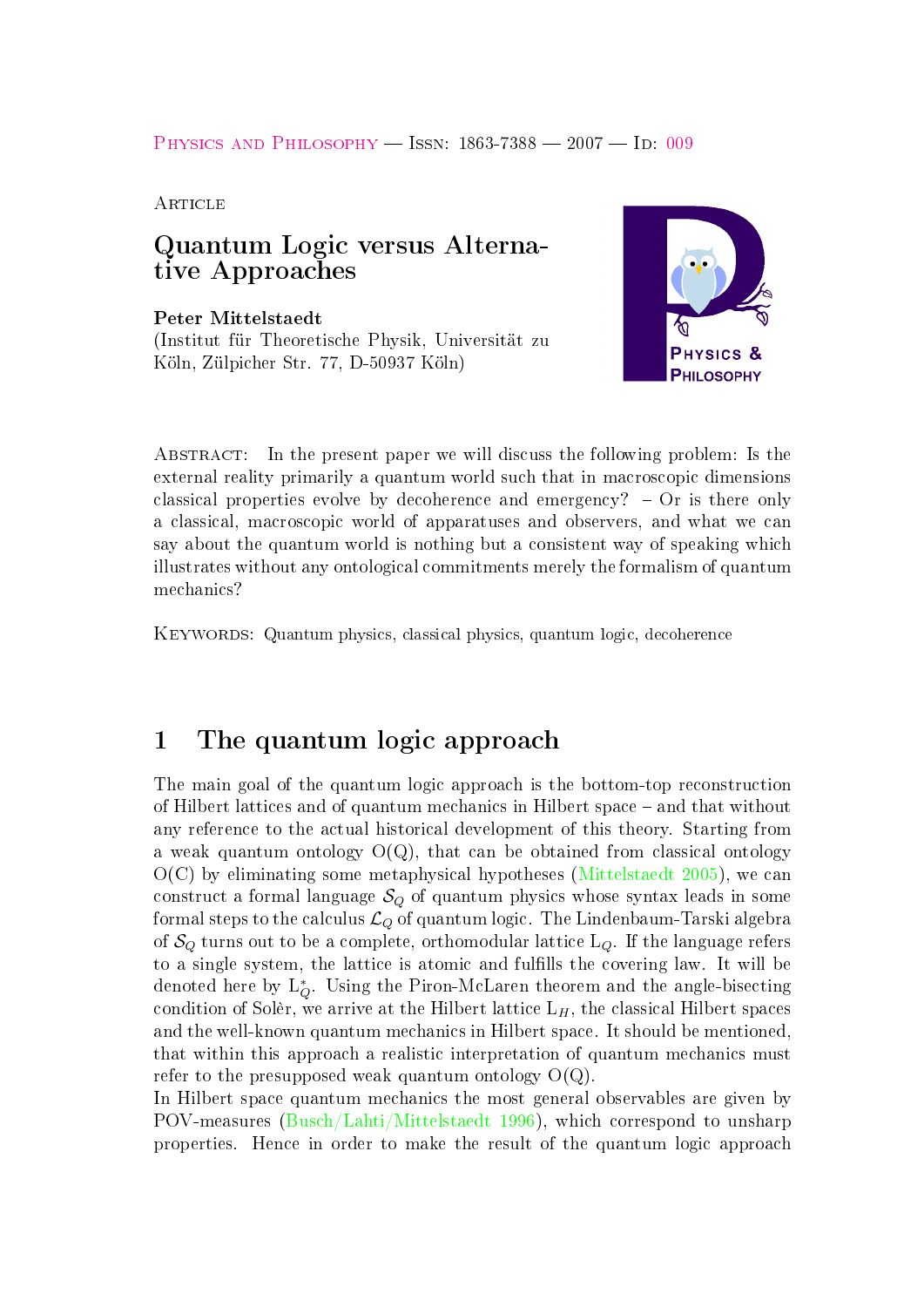<span id="page-1-1"></span>compatible with the underlying ontology we should replace the quantum ontology  $O(Q)$  by a more general ontology  $O(Q^u)$  of unsharp properties. In this ontology, two unsharp properties can be attributed jointly to a system, provided the conveniently defined degrees of unsharpness satisfy the uncertainty relation. Hence the quantum ontology  $O(Q^u)$  which replaces the strict complementarity requirement by the more relaxed uncertainty principle is somewhat stronger than the original ontology  $O(Q)$ , but still weaker than the classical ontology  $O(C)$ . More details about this way of reasoning can be found in the literature [\(Mittelstaedt 2005\)](#page-5-0). There is still another point to be mentioned. If quantum mechanics is considered to be universally valid, it is applicable to macroscopic as well as to microscopic systems and in particular to the measurement apparatuses. It is well known, that within the framework of quantum mechanics it is not possible after a unitary premeasurement to attribute sharp or unsharp values to the pointer observable [\(Busch/Lahti/Mittelstaedt 1996;](#page-4-0) [Mittelstaedt 1998](#page-5-1) and [Busch 1998\)](#page-4-1). Even if merely unsharp values are attributed to the pointer, these values turn out to be not strictly reliable.<sup>[1](#page-1-0)</sup> For macroscopic quantities, however, this unreliability is practically negligible, and hence it was never observed. On the other side, we should keep in mind that in quantum physics the requirement of objective and reliable pointer values  $-$  the pointer objectification postulate  $-$  is merely a reminiscence to classical physics. However, classical physics is based  $-$  at least partially  $$ on ontological hypotheses without any rational or empirical justification. Hence, there is in principle no reason to maintain the requirement of objectification.

# 2 A new alternative approach to quantum mechanics

The alternative approach to quantum mechanics that we will briefly discuss here, was considered by its authors as a means to remove many conceptual problems of quantum mechanics. We mention here in particular the work of Aage Bohr, Mottelson, and Ulfbeck [\(Ulfbeck/Bohr 2001;](#page-5-2) [Bohr/Mottelson/Ulfbeck 2004a](#page-4-2) and [Bohr/Mottelson/Ulfbeck 2004b\)](#page-4-3) and several papers that are concerned with the probability interpretation (e. g., [Appleby 2005\)](#page-4-4). Also the comment by [Mermin](#page-5-3) [\(2004\)](#page-5-3) contains interesting information. The starting point of the new approach is the almost trivial observation that we can perceive merely clicks in a detector and that an individual click can in general not be determined by any law. Furthermore, it is assumed that these entirely uncaused clicks are objective events in space and time. Moreover, since we observe merely these undetermined click events, there is no objective causality law that connects in an experimental setup the preparation with the registration. In addition, particles as carriers of properties are merely imaginations and do not exist as real entities.

There is, however, still another point that must be contained in any new interpretation of quantum mechanics. In addition to, and in spite of the objective

<span id="page-1-0"></span><sup>&</sup>lt;sup>1</sup> This means that " $\ldots$  one cannot claim with certainty that the reading one means to have taken is reproducible on a second look at the pointer" [\(Busch 1998,](#page-4-1) p. 246).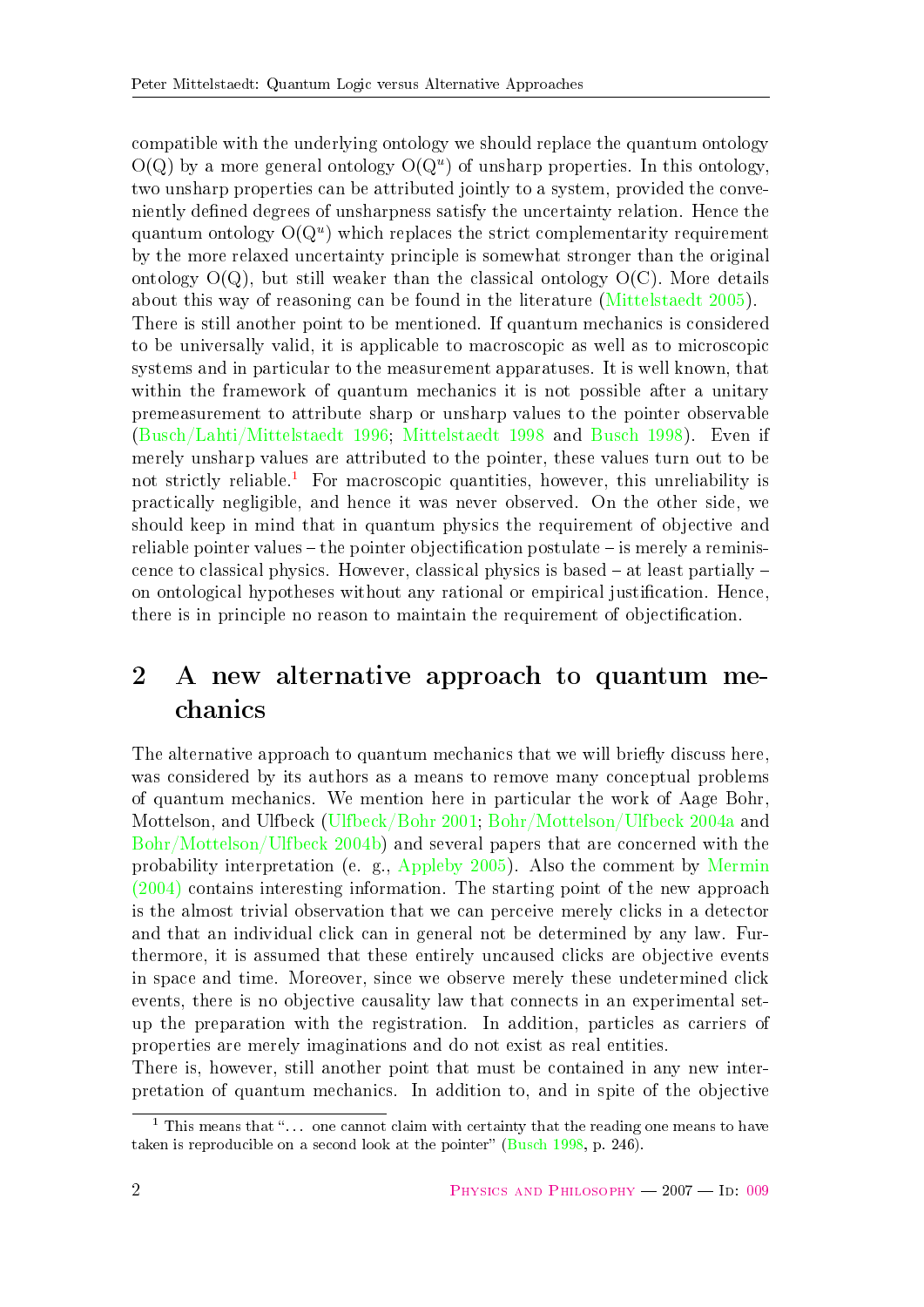<span id="page-2-0"></span>indeterminacy of single events, a large number of identically prepared and registered events fulfill the well known statistical laws of quantum mechanics. The protagonists of the new approach argue that "the clicks do not occur in pure emptiness but in the context of counters and apparatuses, which provide the classical background for the exploration of the click". It is then shown, that from these weak premises together with some invariance requirements (e.g. Galileo invariance), the statistical laws of quantum mechanics can be derived.

Summarizing the main results of this approach, [Bohr/Mottelson/Ulfbeck \(2004a\)](#page-4-2) emphasize the new principle of "genuine fortuitousness" which means that a single click is entirely uncaused. There is no need to consider a click in the detector as caused by a particle. The click has no cause and is recognized merely as a macroscopic discontinuity. Hence, particles are completely eliminated.

# 3 Critical remarks

### 3.1 The constitution of objects

From a philosophical point of view the restriction of our knowledge to observed qualities can be traced back to the writings of David Hume. In his Treatise of Human Nature of 1739 Hume emphasized that we never observe objects directly but only qualities and that it is nothing but imagination if we regard the observed qualities as properties of an object. Consequently, within Hume's scepticism against induction there is no reason to assume that objects  $-$  as fictitious entities obey some causal laws. However, on account of the same scepticism, Hume never denied the existence of objects and of laws of nature. Only within the positivism of the  $19^{th}$  century, Ernst Mach argued in a more antirealistic way and denied explicitly the existence of atoms, since  $-$  at this time  $-$  atoms could not directly be observed.

In contrast to Hume, Kant emphasized in the Critique of Pure Reason that objects of experience are not arbitrary imaginations but entities that were constituted from our observations by means of some conceptual prescriptions, the categories of substance and causality. Kant formulated necessary conditions, which must be fulfilled by the observed qualities if these qualities are considered as properties of an object. We will not go into detail here, since the same way of reasoning was also applied in physics during the last 50 years.

In classical mechanics in phase space as well as in quantum mechanics in Hilbert space, we describe measurable quantities, observable properties and their temporal development, but not objects as carriers of properties that persist in time. In both fields, classical physics and quantum physics, objects must be constituted by formal methods, which might be considered as a reconstruction of the Kantian way of reasoning. In quantum mechanics, we can argue as follows. If we are given a convenient invariance group G, e.g. the Galileo group, a pointer observable Z of the apparatus, and a pointer function f that connects pointer values  $Z_i$  with values  $f^{-1}(Z_i)$  of the measured observable (POV-measure), then we arrive at the following result: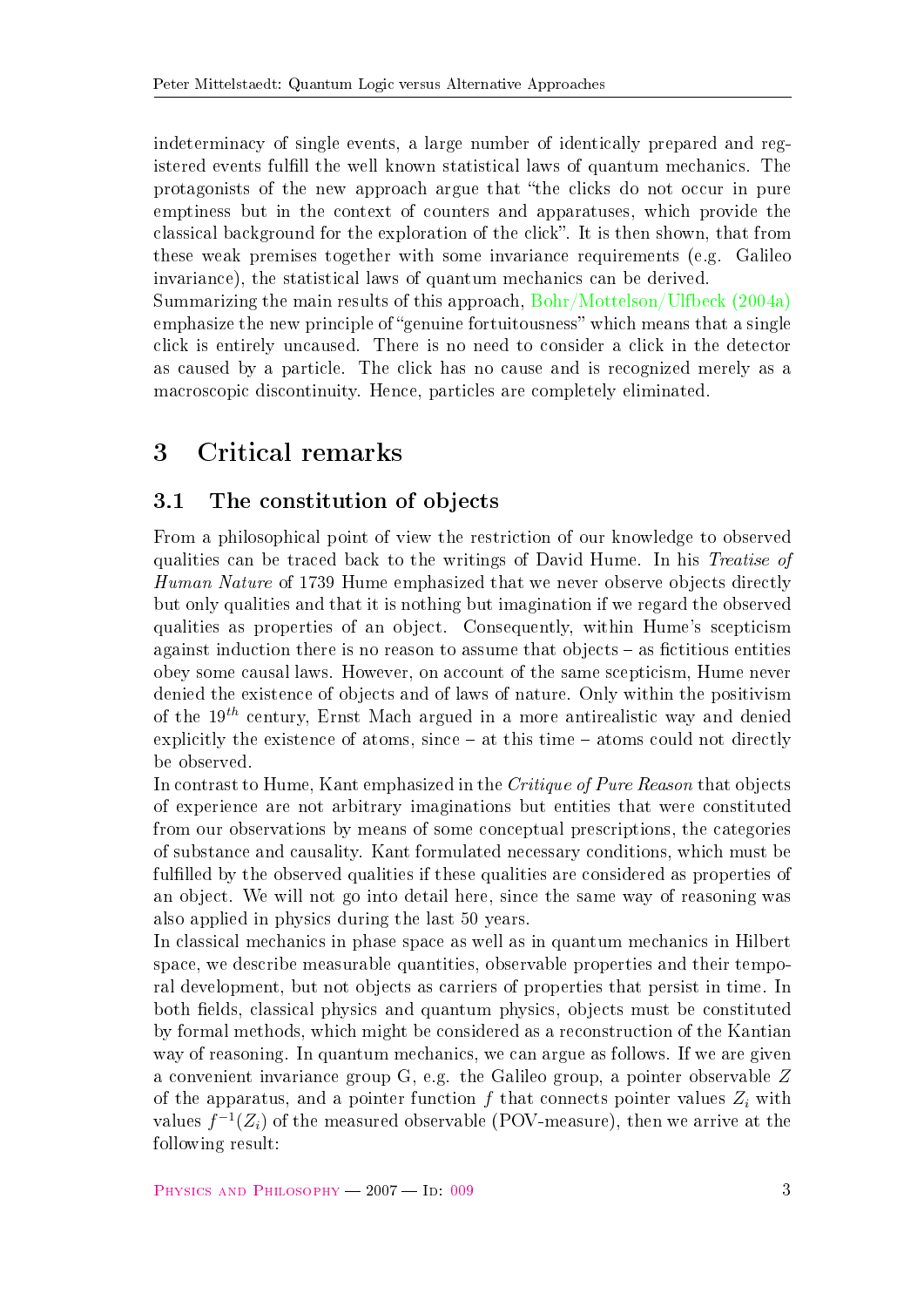<span id="page-3-0"></span>Whenever the triple  $(G; Z; f)$  fulfills the requirements of a system of imprimitivity, then objects as persistent carriers of properties are given by convenient representations of the symmetry group G (cf. [Mackey 1963;](#page-5-4) [Piron 1976;](#page-5-5) [Mittel](#page-5-6)[staedt 1995](#page-5-6) and [Mittelstaedt/Weingartner 2005,](#page-5-7) Ch. 10).

More explicitly this means, that the object values  $f^{-1}(G[Z_i])$  of the G-transformed pointer values  $Z_i$  must agree with the G-transformed object-values  $\text{G}[f^{-1}(Z_i)]$  of the pointer values  $Z_i$ , i.e.

$$
f^{-1}(G[Z_i]) = G[f^{-1}(Z_i)].
$$

Since in the new alternative approach to quantum mechanics these possibilities to constitute objects in an empiricist framework, are not considered at all, neither in the sense of Kant's philosophy, nor in the sense of systems of imprimitivity, the supposed new interpretation represents nothing but a crude antirealism in the foundations of quantum mechanics.

#### 3.2 Probability laws

The possibility, on the basis of completely undetermined single events, to derive the quantum mechanical probability laws is neither new nor a merit of the antirealist approach mentioned. Originally, a result of this kind was obtained within the framework of the many worlds interpretation by [Everett \(1957\),](#page-4-5) [Graham](#page-5-8)  $(1973)$  and DeWitt  $(1971)$ , within the context of quantum logic by [Finkelstein](#page-5-9) [\(1962\),](#page-5-9) and within quantum cosmology by [Hartle \(1968\).](#page-5-10) Within the framework of contemporary quantum theory of measurement, various probability theorems were proved, the most simple one reads:

Let  $\varphi$  be the preparation of a system, and  $A = \Sigma A_i P(A_i)$  the measured observable with eigenvalues  $A_i$  and projection operators  $P(A_i)$ . If a unitary premeasurement fulfills the calibration postulate, then the relative frequency  $f(A_i)$  of outcomes  $A_i$  is given in the limit of infinitely many measurements of A by the probability distribution  $p(\varphi, A_i) = (\varphi, P(A_i)\varphi)$ , which depends on the preparation and the measures observable [\(Mittelstaedt 1991;](#page-5-11) [Busch/Lahti/Mittelstaedt](#page-4-0) [1996;](#page-4-0) [Gutmann 1995;](#page-5-12) [Mittelstaedt 1998](#page-5-1) and [Mittelstaedt/Weingartner 2005\)](#page-5-7).

It must be emphasized that this result holds if and only if the single measurement outcomes are completely undetermined and do not depend on hidden individual properties like a potentia (Heisenberg) or propensity (Popper). This means that the quantum mechanical probability law  $p(\varphi, A_i) = (\varphi, P(A_i) \varphi)$  just reflects that the individual events are not determined by any law. Hence, it is neither new nor surprising that in the antirealist approach a probability law can be derived for completely uncaused events. Obviously, this result has nothing to do with the strange and antirealist philosophy of this approach.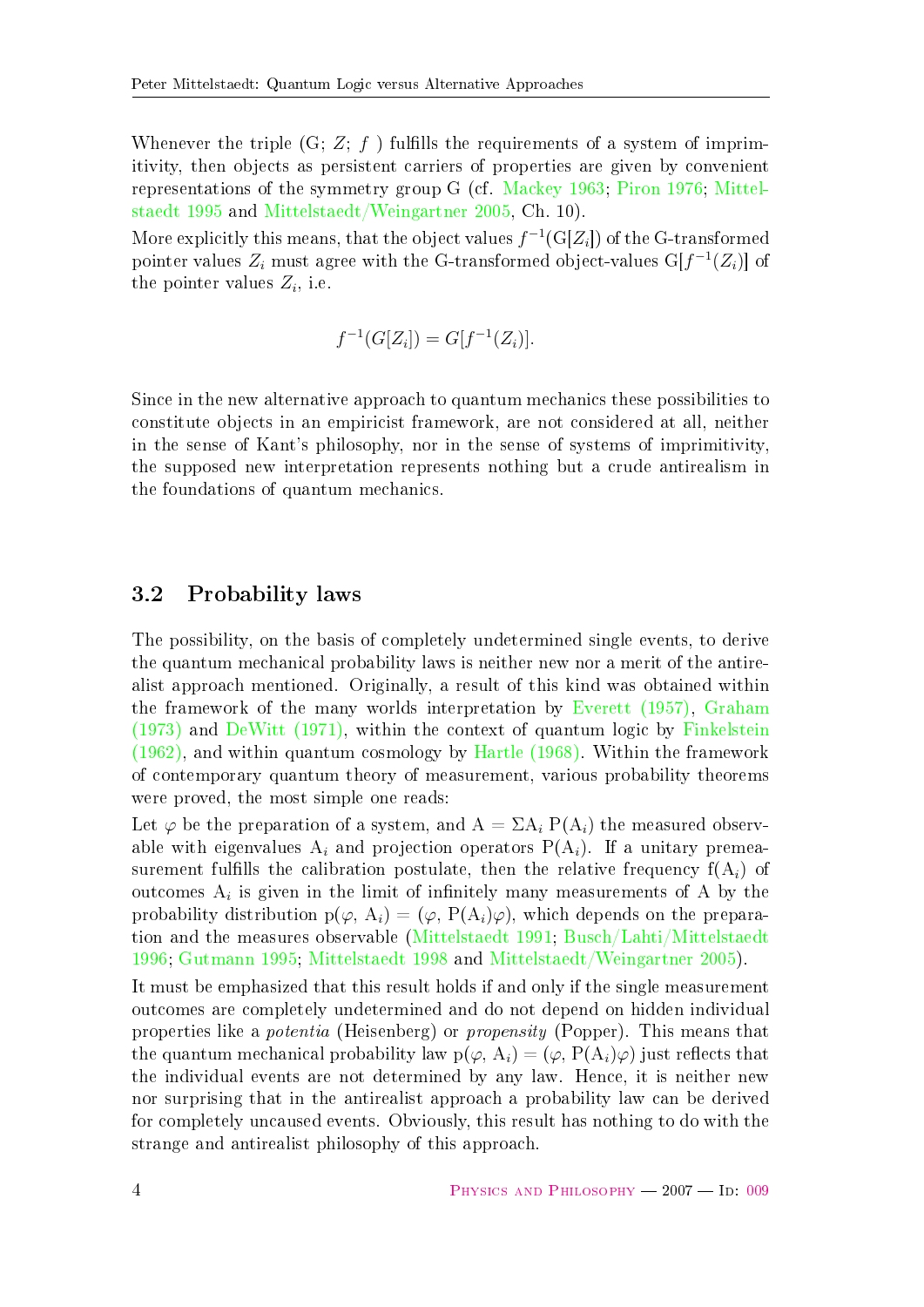## 4 Conclusion

The arguments of the present paper lead to a two-fold result. On the one hand, if we were starting from the ontology of the quantum world and proceed according to the quantum logical way of reasoning, then we would arrive at quantum mechanics in Hilbert space. However, since this way does not lead to decoherence, the classical world cannot be achieved or reconstructed in this way. On the other hand, if we were starting from the classical world of apparatuses and observers, we would not obtain causality of single events and hence no particles as bearers of causally connected properties. What we obtain is an abstract scheme, a formalism for calculating probabilities, but not objects of a quantum world.

# Acknowledgement

I would like to thank Paul Busch for very interesting correspondence about the problems of the present article.

## References

- <span id="page-4-4"></span>Appleby, D. M.: Probabilities are Single-case, or Nothing. Optics and Spectroscopy 99 (2005), pp. 447–56, preprint on  $\frac{\text{http://arxiv.org/abs/quant-}}{\text{http://arxiv.org/abs/quant-}}$ [ph/0408058](http://arxiv.org/abs/quant-ph/0408058) [2](#page-1-1)
- <span id="page-4-2"></span>Bohr, A./Mottelson, B. R./Ulfbeck, O.: The Principle Underlying Quantum Mechanics. Found. Phys.  $34$  $34$  (2004a), pp. 405–17 [2,](#page-1-1) 3
- <span id="page-4-3"></span>Bohr, Aage/Mottelson, Ben R./Ulfbeck, Ole: Quantum World Is Only Smoke and Mirrors. Physics Today  $57/10$  ([2](#page-1-1)004b), pp. 15–6 2
- <span id="page-4-1"></span>Busch, Paul: Can "Unsharp Objectification" Solve the Measurement Problem? Int. Journal of Theoretical Physics 37 (1998), pp. [2](#page-1-1)41–7 2
- <span id="page-4-0"></span>Busch, Paul/Lahti, P./Mittelstaedt, P.: The Quantum Theory of Measurement. Heidelberg: Springer, 1996, second, revised edition [1,](#page-0-0) [2,](#page-1-1) [4](#page-3-0)
- <span id="page-4-6"></span>DeWitt, B. S.: The Many-Universes Interpretation of Quantum Mechanics. In Foundations of Quantum Mechanics. New York: Academic Press, 1971, reprinted in DeWitt, B. S. and N. Graham (eds.), The Many-Worlds Interpretation of Quantum Mechanics, Princeton: Princeton University Press  $(1973)$ , pp. 167–218 [4](#page-3-0)
- <span id="page-4-5"></span>Everett, H.: The Theory of the Universal Wave Function. Ph. D thesis, Princeton University, 1957, reprinted in B. S. DeWitt and N. Graham (eds.), The Many-Worlds Interpretation of Quantum Mechanics, Princeton: Princeton University Press  $(1973)$ , pp. 1–1[4](#page-3-0)0 4